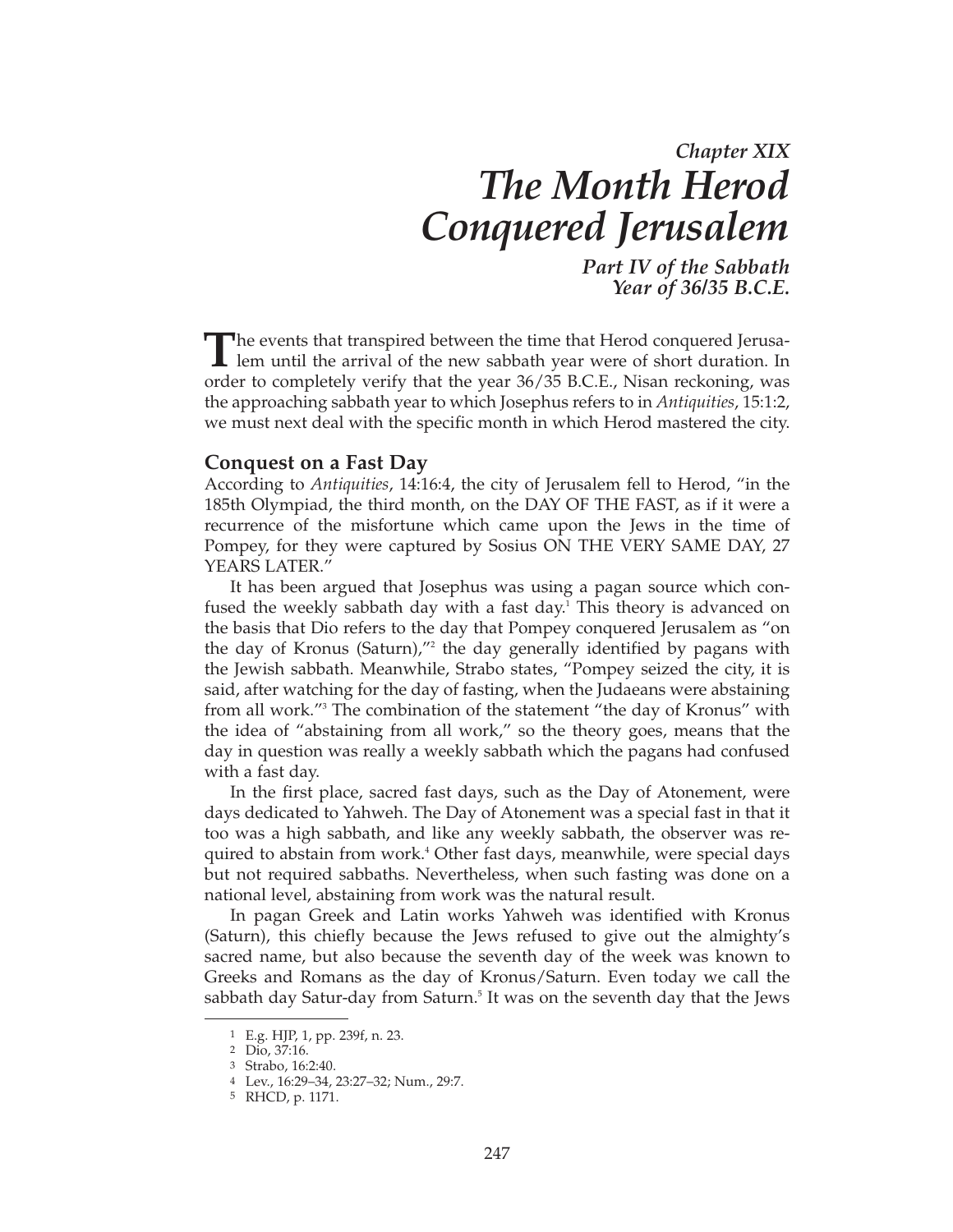worshiped and honored their deity; thus, in the minds of the pagans, Kronus/Saturn was the deity of the seventh day.6

But the Scriptures sanctified other days as well, including the two high sabbaths of Passover, the Feast of Weeks, two high sabbaths of the Feast of Tabernacles, and so forth, as well as the fast day called the Day of Atonement. All of these (except for the Feast of Weeks) were sabbath days which could fall on any day of the week.7 Likewise, a national fast day dedicated to Yahweh by the Jews could fall on any day of the week. Though these fast days did not require a sabbath, one would naturally abstain from working to attend prayer services and participate in other dedication ceremonies.

Since national fast days were dedicated to Yahweh, it is obvious that these days would also be considered days of Kronus/Saturn in the eyes of the pagans, i.e. days dedicated to the Jewish deity. That Dio would refer to a fast day of the Jews as a day of Kronus, therefore, does not mean that he thought it was the seventh day of the week (sabbath).

Further, it would seem impossible that Josephus, a Jewish priest himself, would not have known the difference between a weekly sabbath and a fast day. That Josephus would have misidentified both the day that Pompey and the day that Herod took Jerusalem, calling them fast days rather than weekly sabbaths, is just too incredulous. His association of these two great defeats of Jerusalem "on the same day" shows that he clearly knew what day he was talking about.

The very fact that even the pagan Strabo notes that the Jews were fasting on the day Pompey took the city is evidence enough that we are dealing with a fast and not a weekly sabbath, or even a high sabbath (which, except for the Feast of Weeks, could fall on any day of the week).

The fast day on which Pompey took Jerusalem could not have been a sabbath day because Pompey purposely restrained from combat with the Jews on the sabbath. Pompey knew quite well that the Jews would only perform combat on a sabbath if attacked. By not attacking them on the sabbath day Pompey found he could create a lull in the war which allowed him to build his siege works.<sup>8</sup> On the other hand, there was no Jewish restriction against going to war on a fast day (except for the Day of Atonement, which is a high sabbath). Pompey could expect to find the Jews in a physically weakened condition and less able to fight.

Herod and his Jewish army, likewise, would not have pressed against Jerusalem on a sabbath day, for the simple reason that they were Jews. Jews did not commit themselves to battle on the sabbath unless attacked. Yet even the most pious of the Jews could attack an enemy on almost any one of their fast days. Though it is true that the Jews supporting Herod might have been somewhat weakened themselves from fasting, it is also a fact that the Jews who had been living behind the walls of Jerusalem had been, for several months, in want of food. A morning attack by Herod's forces would have found his army in excellent physical condition, having been well-fed during

<sup>6</sup> E.g. Dio, 49:22; Tacitus, *Hist*., 5:4.

<sup>7</sup> That the Feast of Weeks always fell upon the first day of the week see our forthcoming book entitled *Yahweh's Sacred Calendar*.

<sup>8</sup> Jos., *Antiq*., 14:4:2f, *Wars*, 1:7:3.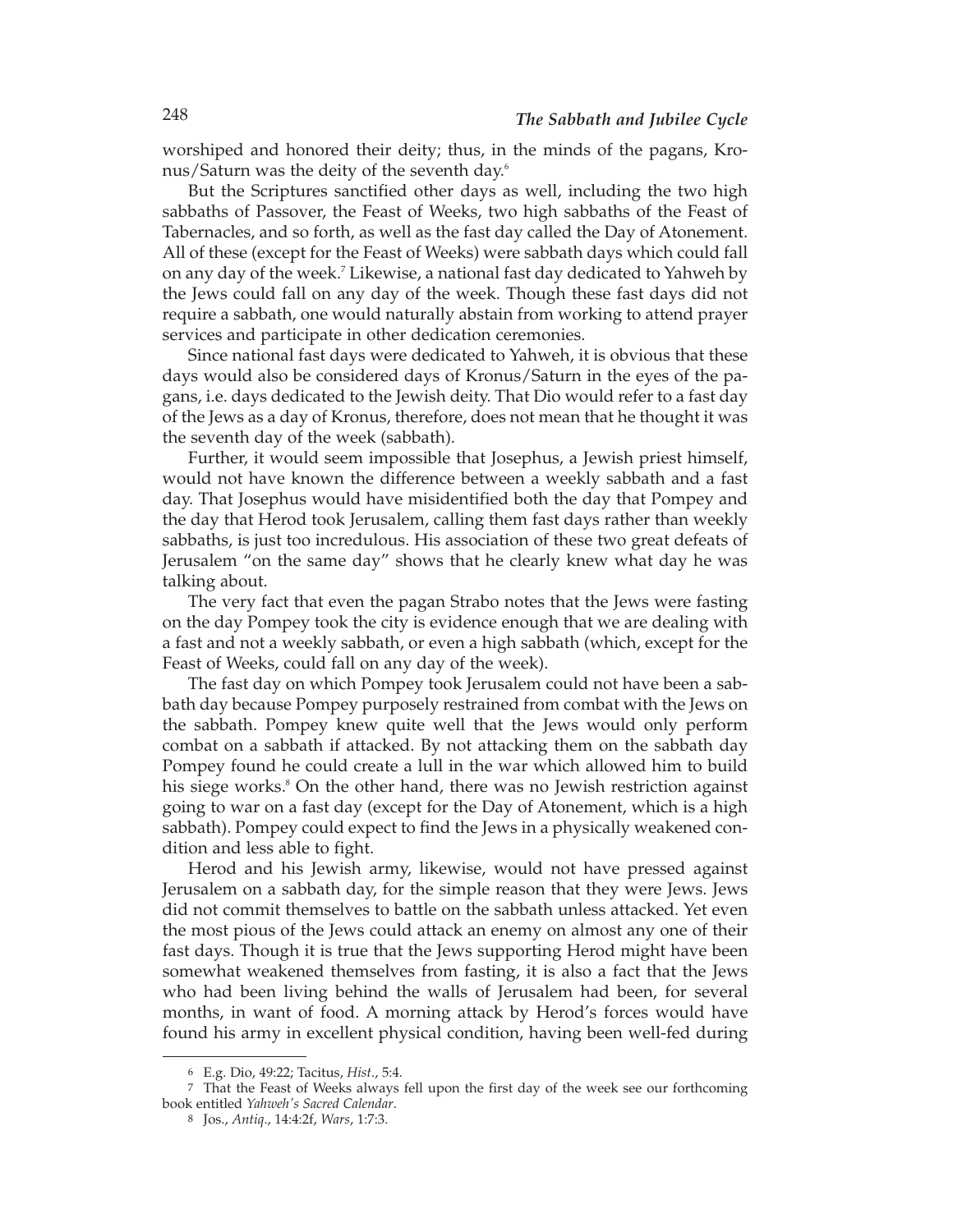the siege. Those defending Jerusalem, on the other hand, would have been near total fatigue.

## **Which Fast Day?**

There were six fixed fast days in ancient Judaea during this post-exile period: one, the Day of Atonement, is found in the Pentateuch from the days of Moses and is the only fast that is also a sabbath. Four others arose after the destruction of the first Temple in 587 B.C.E. These are described in the book of Zechariah as "the fast of the fourth (month), and the fast of the fifth (month), and the fast of the seventh (month), and the fast of the tenth (month)."9 The sixth and final one is called the Fast of Esther. It was at first only a day of celebration and did not become a fast until post-Talmudic times. These last five fasts were observed as national days of dedication in remembrance of great calamities that surrounded important events in Jewish history. More specific dates for these six fasts are as follows:

• "The fast of the fourth (month)"10 commemorated the overthrow of the city of Jerusalem by Nebuchadnezzar, king of Babylon.11 This event occurred on the ninth day, in the fourth month of the year.12 The fourth month is called Tammuz (June/July).

• "The fast of the fifth (month)"<sup>13</sup> was observed because on the tenth day of the fifth month Nebuchadnezzar's army destroyed and burned the Temple and the city of Jerusalem.14 The fifth month is called Ab (July/Aug.).

• "The fast of the seventh (month),"15 also called "Zom Gedalyah (the Fast of Gedaliah)," was celebrated on the third day of that month in the memory of the slaying of Gedaliah, the governor of Judah, and his associates after the destruction of the city.16 The seventh month is called Tishri (Sept./Oct.).

• The Day of Atonement occurred on the tenth day of the seventh month.<sup>17</sup> This fast is the only one of the six post-exile fast days which is ordained in the Pentateuch. Unlike the others, it is also a commanded sabbath. Since Herod's Jewish forces would not attack on a sabbath, the Day of Atone ment must be eliminated from consideration.

• "The fast of the tenth (month)."18 This fast was held on the tenth day of the tenth month in memory of the beginning of the siege of Jerusalem by Neb uchadnezzar, king of Babylon.<sup>19</sup> The tenth month is called Tebeth (Dec./Jan.).

<sup>9</sup> Zech., 8:19.

<sup>10</sup> Ibid.

<sup>11</sup> EJ, 6, p. 1195.

<sup>12</sup> Jer., 39:1–2, 52:6–7; 2 Kings, 25:1–4; Jos., *Antiq*., 10:8:2.

<sup>13</sup> Zech., 7:3–5, 8:19.

<sup>14</sup> Jer., 52:1–14; EJ, 6, p. 1195. Cf. Chap. XXVIII, p. 339, n. 7.

<sup>15</sup> Zech., 8:19.

<sup>16</sup> EJ, 6, p. 1195. 17 Lev., 16:29, 31, 23:27–32; Num., 29:7.

<sup>18</sup> Zech., 8:19.

<sup>19</sup> 2 Kings, 25:1–2; Jer., 52:4ff; Ezek., 24:1–2; EJ, 6, p. 1195.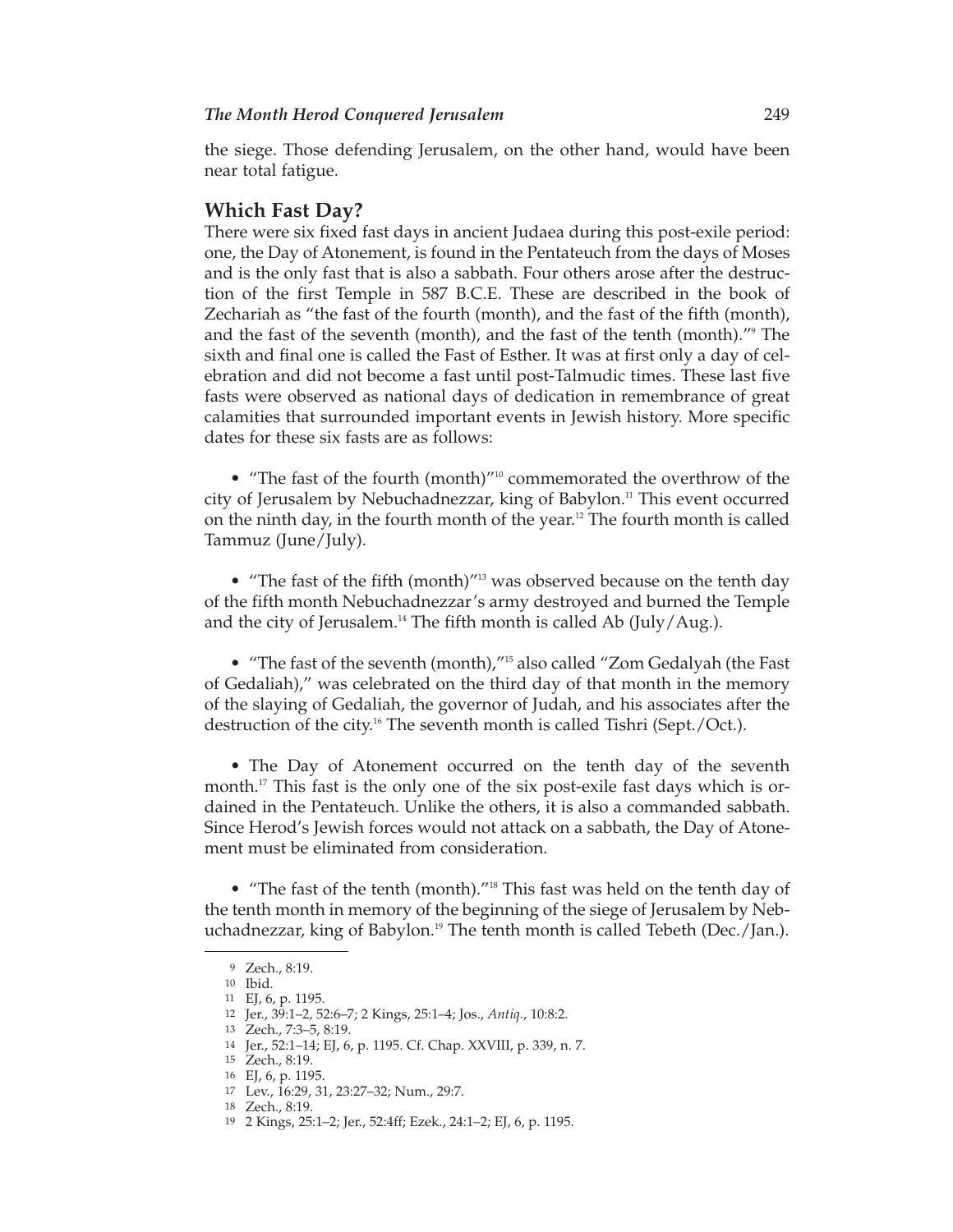• The Fast of Esther, celebrated on the thirteenth of Adar (Feb./March), the day before Purim.<sup>20</sup> Adar is the twelfth Jewish month.

To more precisely pinpoint which fast day and month that Herod took the city we next need to examine the sequence of events for Herod during this siege.

When Herod first arrived, he encamped with his army before the wall of the Temple at the same place where Pompey had attacked before. It was "just now the third year since he had been proclaimed king in Rome," i.e. shortly after mid-February or early March of 37 B.C.E.<sup>21</sup>

Herod then appointed several tasks for his army, including the cutting down of trees and shrubs, the raising of three lines of earthworks, and the erection of towers on them. Leaving his lieutenants in charge, Herod next left Judaea and went to Samaria where, making "his wedding an interlude of the πολεμίους (*polemious*, i.e. war),"22 he married the daughter of Alexander.23 We are not directly told how long this interlude lasted but, as we shall prove, Herod did not return to Jerusalem until July of 37 B.C.E.

After the interlude and the wedding, the Roman general Sossius (Sosius) arrived at Jerusalem with an army to assist Herod's forces. At the same time, Herod also returned from Samaria with "a larger force" than he had formerly stationed at the city, numbering about 30,000 troops. Both Herod's army and the army of Sossius then assembled before the walls of Jerusalem and took up their positions.<sup>24</sup>

The arrival of the Roman army at Jerusalem to assist Herod begins the five months of περικαθεζομένης (*perikathezomenes*; i.e. "to sit all round," "to blockade," or siege)<sup>25</sup> spoken of in Josephus, *Wars*, 1:18:2. It was at this point, after Herod's interlude in the war, that the siege seriously got underway. This five month period ended when "some of Herod's picked men ventured to scale the wall and leapt into the city, followed by Sossius's centurions." In Josephus, *Antiquities*, 14:16:2, we are told that, "The first wall was taken in 40 days" of battle. Therefore, the first three and one half months of this five month siege (being a joint effort of both Herod's forces and the Romans) were spent in building the siege works before the actual battle began.

The end of the interlude also represents the beginning of the six month period described by Josephus in *Wars*, 5:9:4. He writes, "Herod, son of Antipater, BROUGHT UP SOSSIUS, and Sossius a Roman army, BY WHOM THEY (the Jews of Jerusalem) WERE FOR SIX MONTHS INVESTED AND BESIEGED, until in retribution for their sins they were captured and the city was sacked by the enemy." The end of this period represents the preparation

<sup>20</sup> Esther, 4:16; EJ, 6, p. 1195.

<sup>21</sup> Jos., *Antiq*., 14:15:14, *Wars*, 1:17:8.

<sup>22</sup> GEL, p. 653.

<sup>23</sup> Jos., *Antiq*., 14:15:14, *Wars*, 1:17:8.

<sup>24</sup> Jos., *Antiq*., 14:16:1, *Wars*, 1:17:9.

<sup>25</sup> GEL, p. 627.

<sup>26</sup> Jos., *Antiq*., 14:16:2.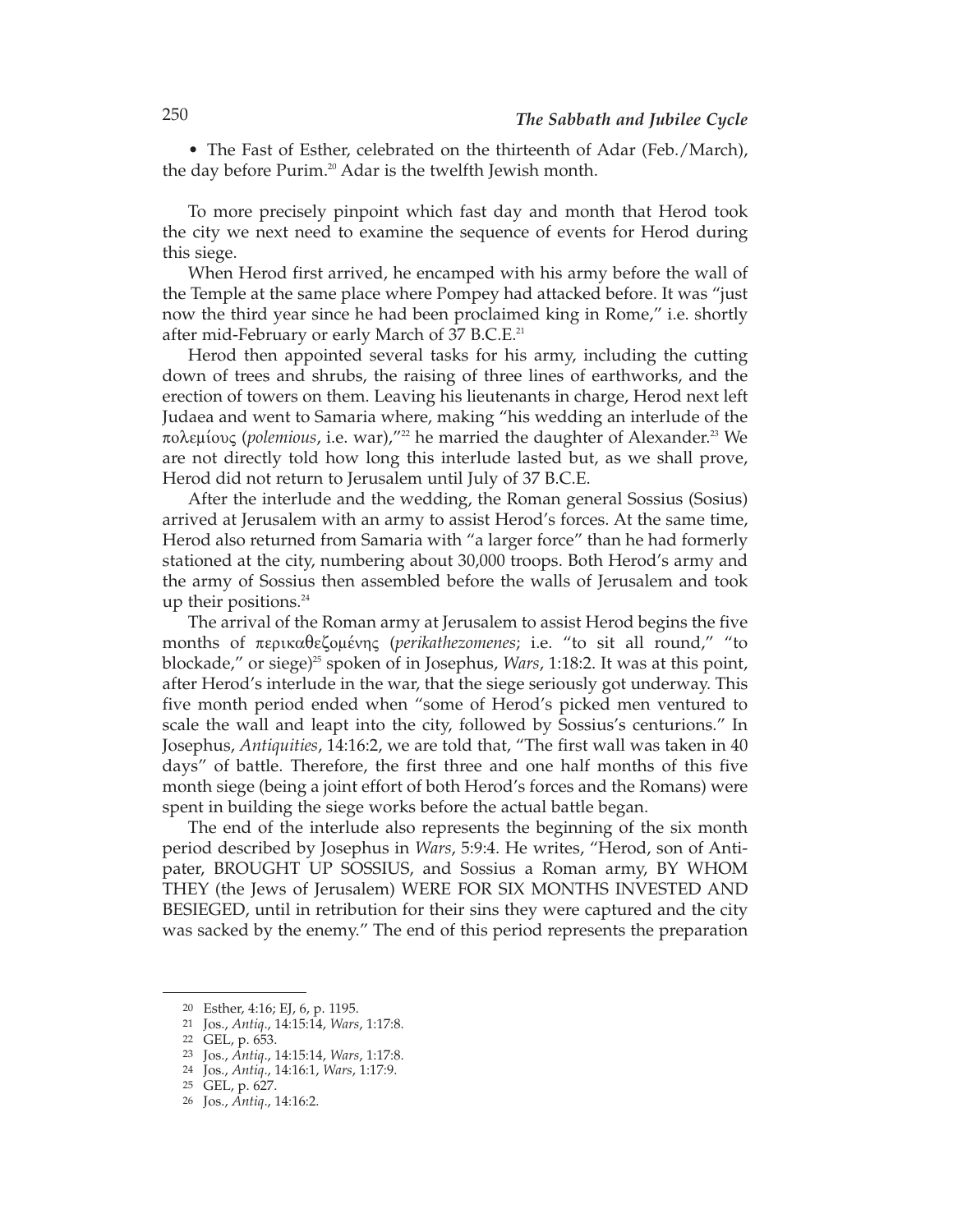time and the additional fifteen days of battle beyond the five months it took for Herod's forces to scale the second wall.<sup>26</sup>

Take special note of the fact that the six months of siege are specifically said to have begun only when Herod "BROUGHT UP SOSSIUS," not when Herod first arrived!

Raids were made by the Jews defending Jerusalem against the construction of the siege works and against food supplies used by the aggressors. Herod took steps to stop the raiders. Meanwhile, "the three lines of earthworks had been raised with ease, for there were a great number of hands now continuously at work, and IT BEING SUMMER (when the construction was taking place), there was no hindrance to their erection either from the weather or from workmen."<sup>27</sup> It is important to notice that the "great number of hands" working on the earthworks refers to the large number of troops now present—the force Herod originally left in front of the wall at this time being reinforced by the Roman army and the 30,000 new soldiers brought in by Herod following the interlude in the war.

With the siege works made, Herod's army "brought up their engines and battered the wall, trying every expedient." Those inside the city, though, devised good counter devices and even fought well underground where they met their enemy in the mines that were being dug. Five months after the Romans joined the siege, on the 40th day after making an attack, the first wall was breached.<sup>28</sup> The second wall was taken after another fifteen days of battle, in the sixth month of the siege.29 The "environs of the Temple" were first secured, and "when the outer precincts of the Temple and the Lower City had been captured, the Jews (defending the city) fled into the inner precinct of the Temple and the Upper City."30

At this point a great slaughter took place. The Romans were "infuriated by the length of the siege" and the Jews of Herod's army were determined to leave none of their opponents alive. Antigonus surrendered. Herod then brought the rampaging Roman soldiers under control and saved the Temple.<sup>31</sup>

After mastering the city, Herod rewarded those who had espoused his cause, murdered the partisans of Antigonus, and stationed guards at the gates and walls of the city. Valuables were stripped from the dead bodies found in the city and Sossius, after dedicating a crown of gold to Yahweh and after Herod had paid the Roman soldiers, withdrew from Jerusalem. At this point, Herod, who was in desperate need of money, began plundering:

> And there was no end to their (the Jews of Jerusalem) troubles, for on the one hand their greedy master (Herod), who was in need (of money), was plundering them, and on the other hand the seventh (sabbatical) year, which was approaching, forced them to leave the land unworked, since we are forbidden to

<sup>27</sup> Jos., *Antiq*., 14:16:2, *Wars*, 1:18:1–2.

<sup>28</sup> Jos., *Antiq*., 14:16:2, cf. *Wars*, 1:18:2.

<sup>29</sup> Jos., *Antiq*., 14:16:2, cf. *Wars*, 5:9:4.

<sup>30</sup> Jos., *Antiq*., 14:16:2, *Wars*, 1:18:2–3.

<sup>31</sup> Ibid.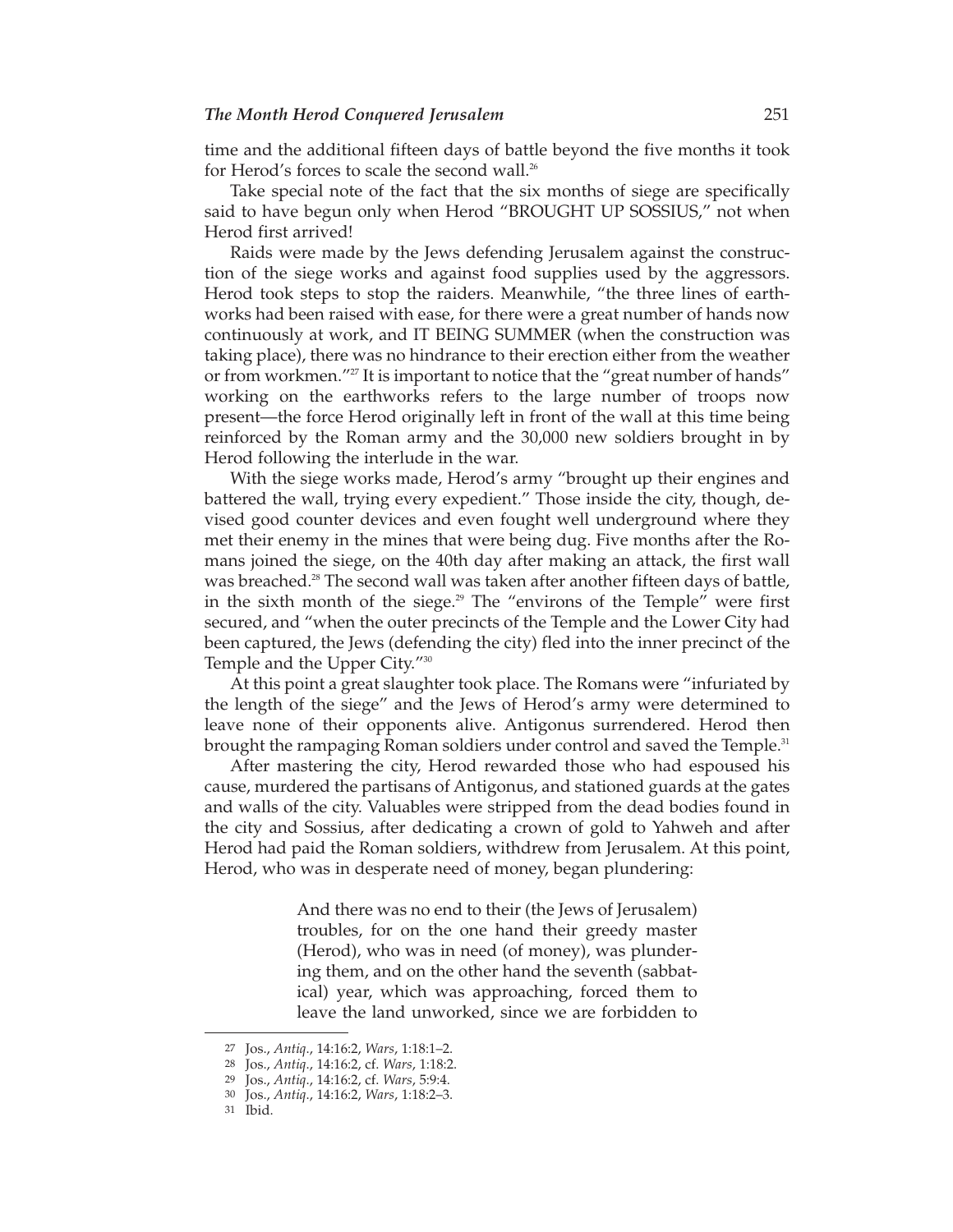sow the earth in that year. (Jos., *Antiq*., 15:1:1–2; cf. Jos., *Wars*, 1:18:3)

If we apply four seasons to the year, the three months of summer in the Jewish calendar are roughly Tammuz (June/July), Ab (July/Aug.), and Elul (Aug./Sept.). In reality, as already demonstrated, throughout the works of Josephus the year was divided into three unequal seasons: spring, summer, and winter; which are the only seasons he mentions. In this latter case the summer months would be roughly Tammuz, Ab, Elul, Tishri (Sept./Oct.), and part of Marheshuan (Oct./Nov.). It is very probable that Josephus determined the beginning of summer with the summer solstice (about June 21), though his winter did not begin until mid-November. To be on the conservative side, allowing for every possibility, we shall assume that Josephus began his summer with the summer solstice (about June 21). The month of Tammuz (July), the fourth Hebrew month, began in that year on June 30. Using either the first of Tammuz or the summer solstice as the start of Josephus' summer will allow for the earliest possible date for Herod to begin his siege.

In Josephus, *Antiquities*, 14:16:2, it took 40 days to take the first wall and fifteen more to take the second; a total of 55 days (disregarding any preparation time in between the two battles). Therefore, the entirety of the last two months of the siege were spent in direct battle. This means that the earthworks and siege works took the first three to four months of the siege to construct (counting from the time that the Romans arrived outside the walls of Jerusalem).

In one of the four months of summer the building of siege works began. This point is clear when Josephus, in a direct reference to the arrival of the Roman army and Herod's new troops, states that "the three lines of earthworks had been raised with ease, for there were a great number of hands now continuously at work, and IT BEING SUMMER, there was no hindrance to their erection either from the weather or from the workmen."<sup>32</sup>

To allow room for all possibilities, if we assume, in an effort to push the starting date as far back as possible, that the earthworks project began on the first day of the first full month of summer, i.e. Tammuz 1, the fourth month of the Jewish year, then the end of six months (at least five months, fifteen days) from this point would be about the fifteenth of Khisleu (Nov./Dec.), the ninth month of the Jewish year. If we count from the summer solstice, that year Siwan 22 (June 21), five months and fifteen days brings us to Marheshuan 22 (Nov. 16).

Going even so far as to consider that by the phrase "six months" Josephus meant five months and one day total siege time, from the first day of the summer solstice (June 21)—counting the entire month of Siwan (May/June), the third Hebrew month, which for the most part falls in spring, as the first month of the siege—until the end of this five month, one day period, it would bring us from the first day of Siwan to the first day of the eighth month (Marheshuan; Oct./Nov.), which in that year fell on October 26.

<sup>32</sup> Jos., *Antiq*., 14:16:2.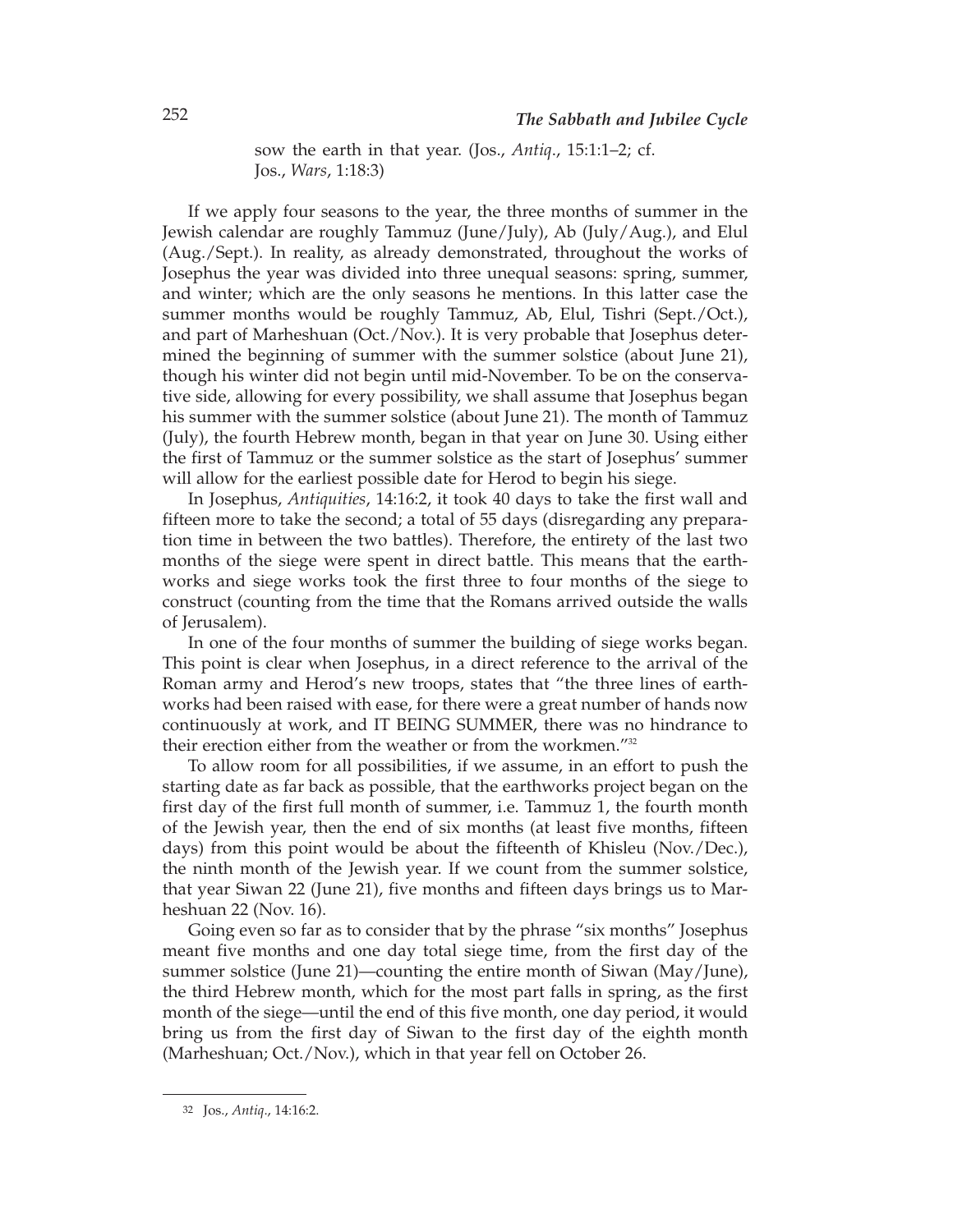#### *The Month Herod Conquered Jerusalem* 253

It is clear from this evidence that the fast days observed in the fourth (Tammuz) and fifth (Ab) months are impossible as the fast day upon which the city of Jerusalem fell to Herod. These details also eliminate the two fast days of the seventh month, Tishri, since the siege could not have ceased until after the beginning of the eighth month. It most definitely did not fall on the Day of Atonement, the tenth day of the seventh month, since that day was a Jewish High Sabbath and the Jews in Herod's army would not have participated in the battle.

Further, there is another good reason that the city could not have fallen in Tammuz (June/July) or Ab (July/Aug.) as some scholars argue.<sup>33</sup> If the city would have fallen either in Tammuz or Ab the siege works would have been built in the spring, not in the summer as testified to by Josephus.

This data also reveals that the sabbath year did not officially begin with the first of Tishri of 37 B.C.E., as those adhering to systems "B" and "C" contend. The sabbath year was still approaching after Herod took the city and there is no way he could have possessed the city until after the month of Tishri was over.

Neither could the city have been taken on one of the two fast days of the seventh month, as many others conclude, $34$  and still have the New Year begin with the first of Tishri. If Herod had taken the city on the fast day of either Tishri 3 or 10, after the supposed New Year began, how could the sabbath year still be rapidly approaching, as Josephus tells us?<sup>35</sup> The Day of Atonement, which falls on Tishri 10, is eliminated anyway, since it is also a sabbath day. Herod would not have led a Jewish army to battle on this day.

The Fast of Esther in the twelfth month, the month of Adar (Feb./March), meanwhile, is far too late in the year. For this date to be correct the siege works would have been built in the winter, not the summer. More importantly, though it was celebrated in the first century as a festival, it was not ob served as a fast until the post-Talmudic period.<sup>36</sup> That leaves us with the fast of the tenth month, the month of Tebeth (Dec./Jan.).

#### **The Interlude**

We now must factor into this equation Herod's "interlude of the war," at which time he went to Samaria to gather a larger army and to marry the daughter of Alexander. The question naturally arises, "Why did Herod allow for an interlude?"

Dio resolves our problem for us. Dio comments that Sossius, Herod's Roman ally, had been appointed governor of Syria and Cilicia at the same time that Herod returned to Syria with Antony. Sossius then had to subdue "the Aradii, who had been besieged up to this time and had been reduced to hard straits by famine and disease." Only after his victory over the Aradii did he conquer "in battle Antigonus, who had put to death the Roman guards that

<sup>33</sup> MGWJ, 1855, pp. 109–115; Marcus, *Jos*., vii, pp. 700f, n. d; etc.

<sup>34</sup> E.g., V. Lewin, T. Gardthausen, G. F. Unger, etc.; see the bibliography in HJP, 1, pp. 284f, n.11.

<sup>35</sup> Jos., *Antiq*., 15:1:2.

<sup>36</sup> Marcus, *Jos*., vi, p. 454f, n. c.

<sup>37</sup> Dio, 49:22.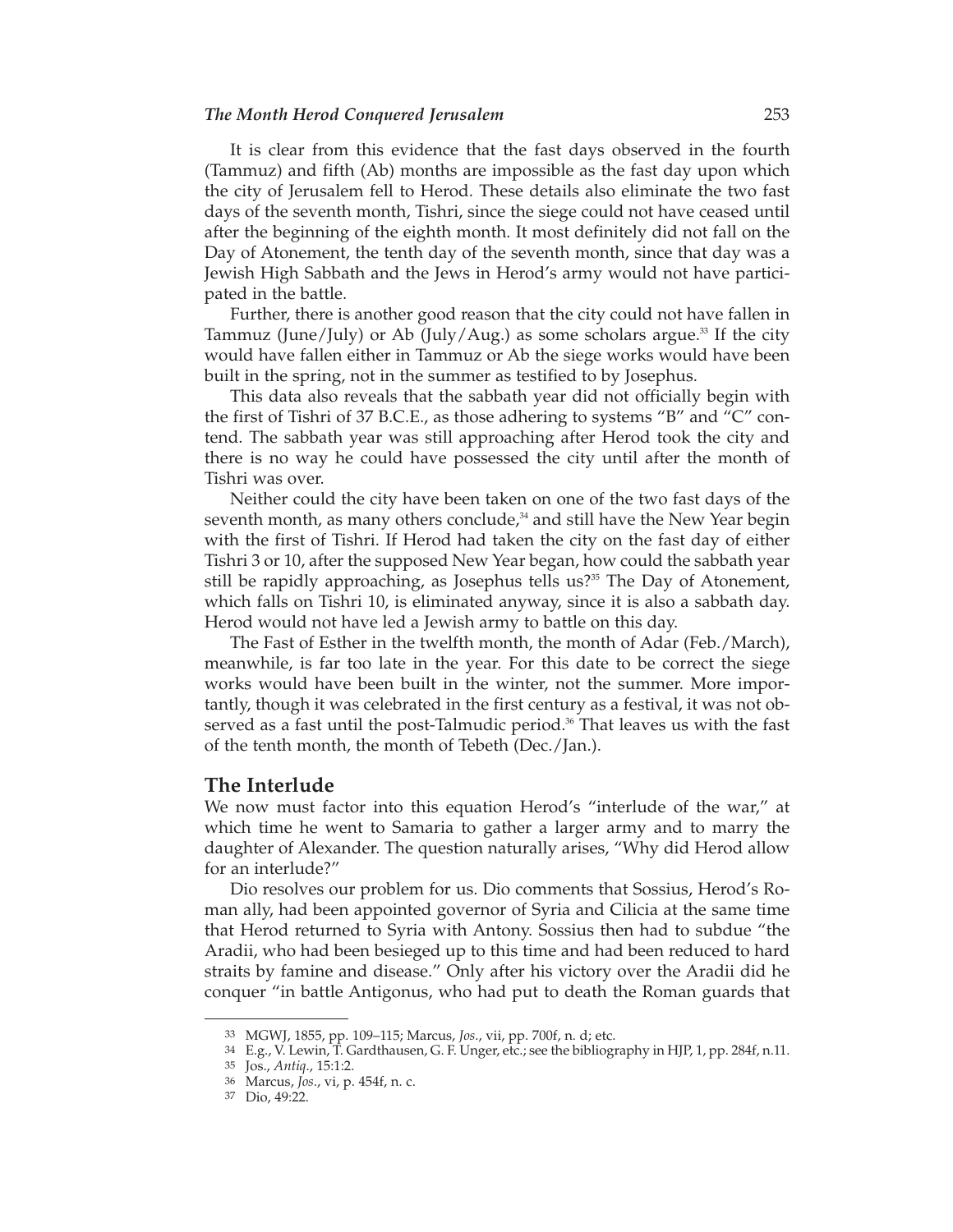were with him, and reduced him by siege when he took refuge in Jerusalem."<sup>37</sup> Therefore, Herod had to wait for Sossius to establish himself in Syria and to solve the Aradii problem before he could expect Roman assistance. This detail explains why Herod set some soldiers to work outside the walls of Jerusalem while he made an "interlude in the war" against Antigonus. After he finished this interlude, Herod marched back to Jerusalem bringing with him an even greater army. It was at this very moment that Sossius and his Roman military force made their appearance. It is clear that Herod had no intention of pressing the siege of Jerusalem until the Roman reinforcements were available. He merely bade his time until their arrival.

### **The Reign of Antigonus**

Another historical detail that guides us in our understanding of when Herod and Sossius actually began their siege of Jerusalem comes with the length given for the reign of Antigonus, the rival of Herod for control of the Judaean state. Josephus writes:

> Then Barzabanes and Pacorus, the rulers of Parthia, crossing the Euphrates, made war on Hyrcanus, captured him alive, and appointed Antigonus son of Aristobulus, king; and when he had reigned three years and three months Sossius and Herod besieged him, and took him. When he had been taken to Antioch, he was slain by Antony.38

This passage, when read closely in the Greek, indicates that Antigonus reigned three years and three months until Sossius and Herod began to besiege him (not until he was captured by them). His first year started when Barzabanes and Pacorus defeated Hyrcanus. Josephus places this event at the time when the Jews were observing the Feast of Pentecost (early June).39 The Roman historian Dio places this war during the consul year of Gnaeus Calvinus, serving for the second time, and Asinius Pollio, i.e. 40 B.C.E. (Jan. reckoning). The years accredited to Antigonus, as a result, are as follows:

> **40/39 B.C.E.,** Nisan reckoning = **Year 1 39/38 B.C.E.,** Nisan reckoning = **Year 2 38/37 B.C.E.,** Nisan reckoning = **Year 3 37/36 B.C.E.,** Nisan reckoning = **Year 4**

Nisan (March/April), Iyyar (April/May), and Siwan (May/June) of 37 B.C.E., therefore, represent the three months of Antigonus' reign (during

<sup>38</sup> Jos., *Antiq*., 20:10:4.

<sup>39</sup> Jos., *Antiq*., 14:13:3–4, *Wars*, 1:13:1–11.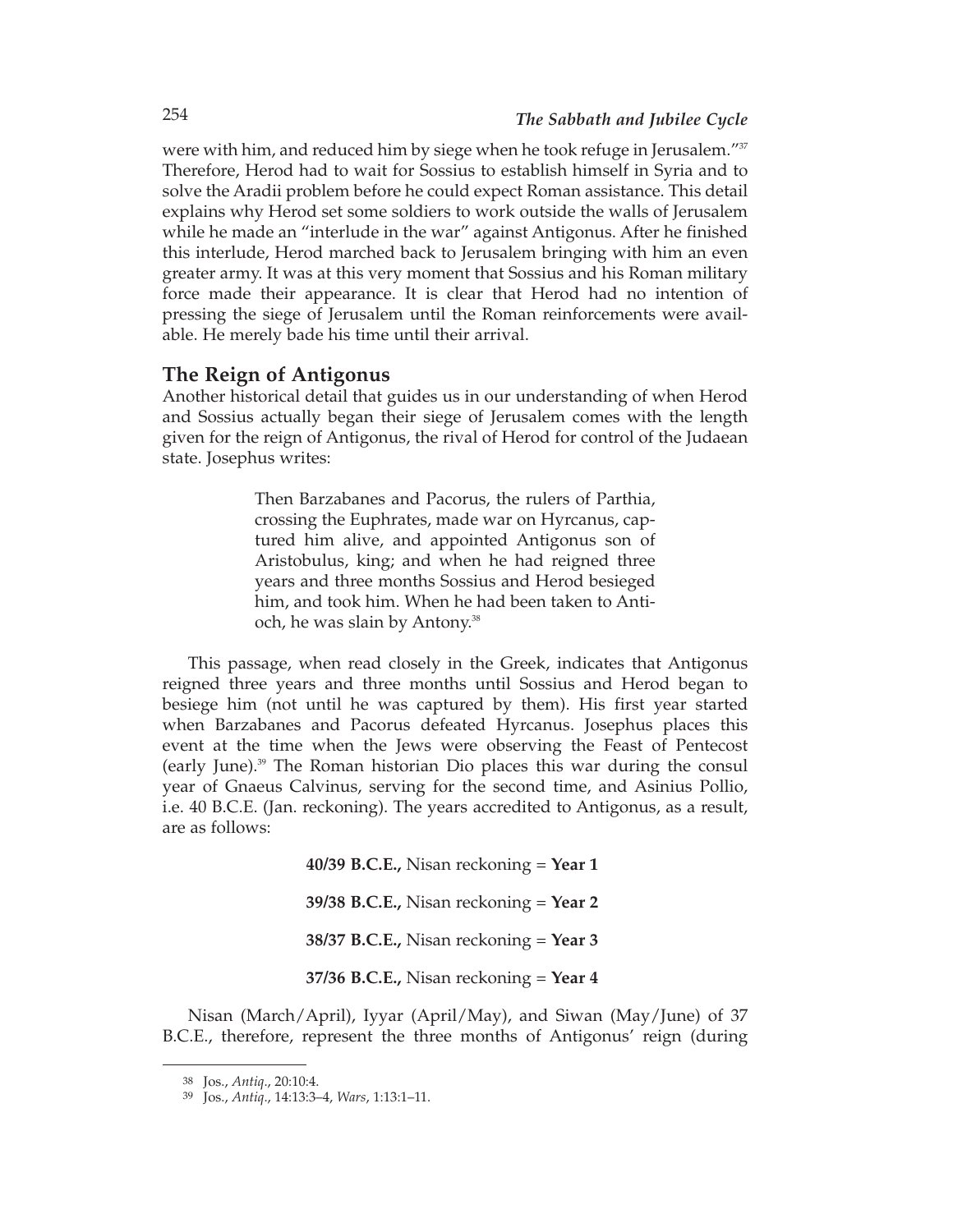#### *The Month Herod Conquered Jerusalem* 255

the first part of his fourth year) counted to him before Sossius and Herod began the siege which eventually brought Antigonus down. This detail in turn means that Sossius and Herod started their siege in the fourth month, i.e. in Tammuz (June/July) of 37/36 B.C.E., Nisan reckoning (see Chart I).

#### **The Third Month of the Olympiad**

One of the most puzzling things said by Josephus in relationship to the conquest of Jerusalem—first of Pompey's and then later of Herod's—is the statement that both victories occurred on the same day, the Fast day in the "third month."

• Pompey's conquest: "And indeed when the city was taken, IN THE THIRD MONTH, on the Fast Day, in the 179th Olympiad, in the consulship of Gaius Antonius and Marcus Tullius Cicero (etc.)."40

The first year of the 179th Olympiad was 64/63 B.C.E., July reckoning (Attic system), or 64/63 B.C.E., November reckoning (Macedonian system). The consul year is 63 B.C.E.

• Herod's conquest: "This calamity befell the city of Jerusalem during the consulship at Rome of Marcus Agrippa and Caninius Gallus, in the 185th Olympiad, IN THE THIRD MONTH, on the day of the Fast, as if it were a recurrence of the misfortune which came upon the Jews in the time of Pompey, for they were captured by Sossius on the VERY SAME DAY, 27 years later."41

The last year of the 185th Olympiad was July 1, 37 until July 1, 36 B.C.E. (Attic reckoning) or Dius (Nov.) 1, 37 B.C.E. until Dius 1, 36 B.C.E. (Macedonian reckoning). The consul year is 37 B.C.E.

Josephus points out that the siege itself lasted six months,<sup>42</sup> five months in duration just from the time that Herod returned from his wedding until the first wall was taken.<sup>43</sup> Further, Josephus reports that the building of siege works was not undertaken until "summer." After that they took 40 days to take the first wall and 15 days to take the second. $44$  A four season year for the Jewish calendar would consist roughly of the three months of Tammuz, Ab, and Elul. Even if we start the five months of siege with the first of Tammuz (June/July), we are brought to a date beyond the first of Khisleu (Nov./Dec.).

The statements of Josephus are considered by many present-day chronologists as making absolutely no sense. In the first place, the third month cannot refer to the length of Herod's siege, for the siege lasted at least five months and some days. Second, it is clear by both statements that the third month has to do with the Olympiad in which the siege took place: i.e. in the 179th Olympiad of Pompey's conquest and in the 185th Olympiad of Herod's conquest.

<sup>40</sup> Jos., *Antiq*., 14:4:3.

<sup>41</sup> Jos., *Antiq*., 14:16:4.

<sup>42</sup> Jos., *Wars*, 5:9:4.

<sup>43</sup> Jos., *Wars*, 1:18:1–2.

<sup>44</sup> Jos., *Antiq*., 14:16:2.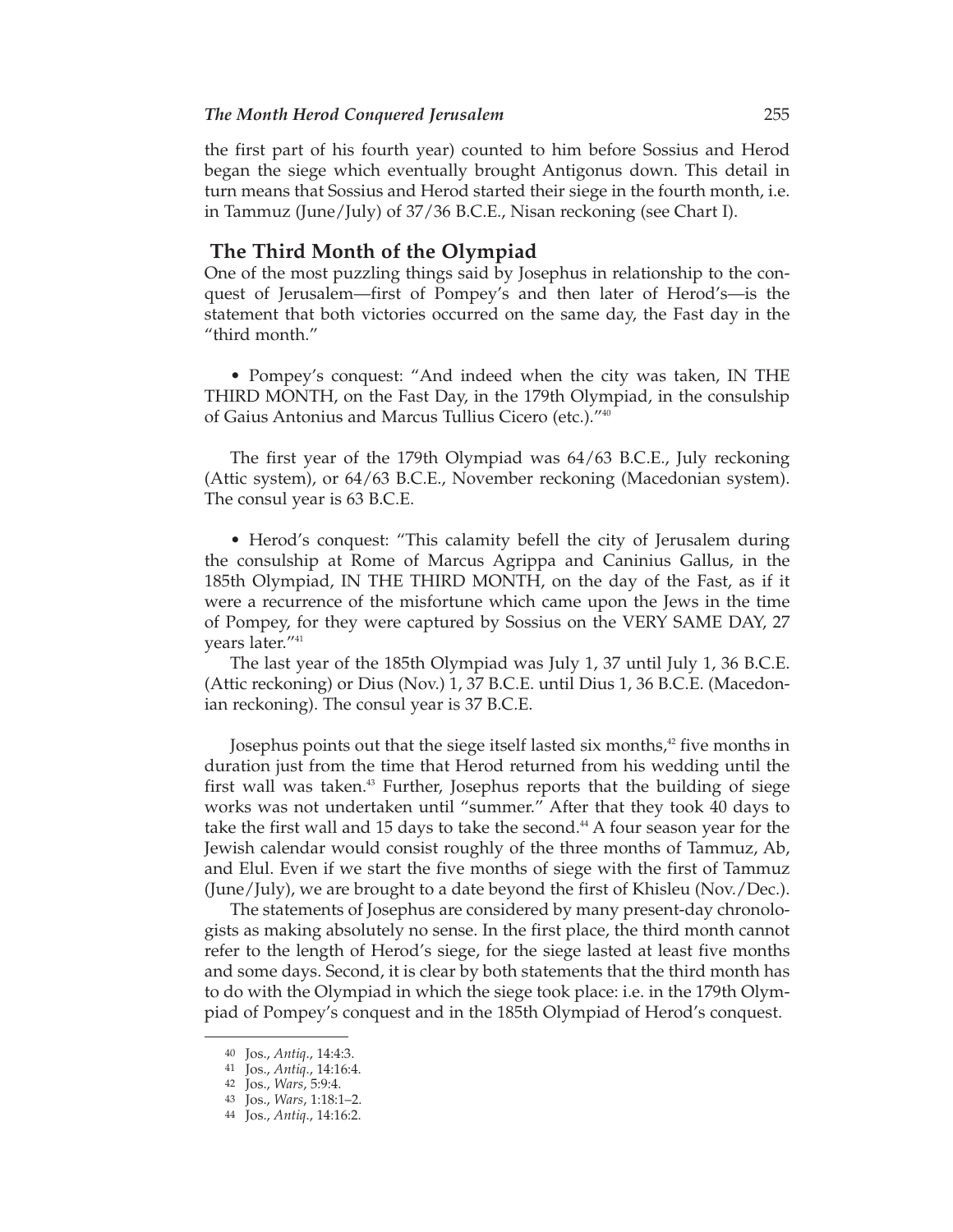Solomon Zeitlin long ago came to this same realization. He writes:

The third month cannot mean the third month of the siege, as Josephus states elsewhere that the city fell after a siege of five to six months. It cannot refer to the third month of the Hebrew calendar, as it is placed together with the Olympian year. It can therefore only mean in the third month of the Olympian year of the 185th Olympiad, and it must furthermore be the Olympian year of the Macedonian calendar.<sup>45</sup>

Though Zeitlin errs by misplacing the siege of Herod in January of 37 B.C.E. (he fails to consider the mentioning of a passing summer in Josephus, *Antiquities*, 14:16:2), his direction is correct. The third month cannot refer to the Hebrew third month, Siwan (May/June), or the Attic-Olympiad third month, Boedromion (Aug./Sept.), because these dates are far too early in the year and there are no fast days in them. The Attic-Olympiad, for example, which starts in July, would make the siege of Herod and Sossius begin with spring and would also place the three months of siege work building almost wholly in the spring.

Furthermore, Josephus uses the month-names from the Macedonian calendar throughout his works and not the Attic Greek, indicating that he must have been correlating his views with a Macedonian perspective in mind.

Years ago G. F. Unger proved that there existed two systems of the Olympiad calendar, the Attic and the Macedonian.46 Solomon Zeitlin writes of the Macedonian system:

> The Macedonian Olympiad calendar, on the other hand, is a modified form of the original Olympiad calendar which was adopted in the Macedonian period, and was adopted by them in accordance with their established system of dating the new year. These peoples being accustomed to date the beginning of their year in autumn, that is, in THE MONTH OF DIUS (NOVEMBER), they also fixed the new year of their adopted Olympiad calendar according to their traditional custom. Local divergences then ensued.47

In short, beginning with Dius, the third month in the Macedonian Olympiad calendar is Audyneus (Dec./Jan.). It is equivalent to the Hebrew month of Tebeth.<sup>48</sup> Though we find fault with the year given as Zeitlin's final conclusion, he nonetheless correctly saw that Josephus had used the Macedonian Olympiad calendar. He writes:

<sup>45</sup> JQR, 9, p. 93.

<sup>46</sup> SPP, pp. 300–316; JQR, 10, p. 58.

<sup>47</sup> JQR, 10, p. 58.

<sup>48</sup> See Chart G.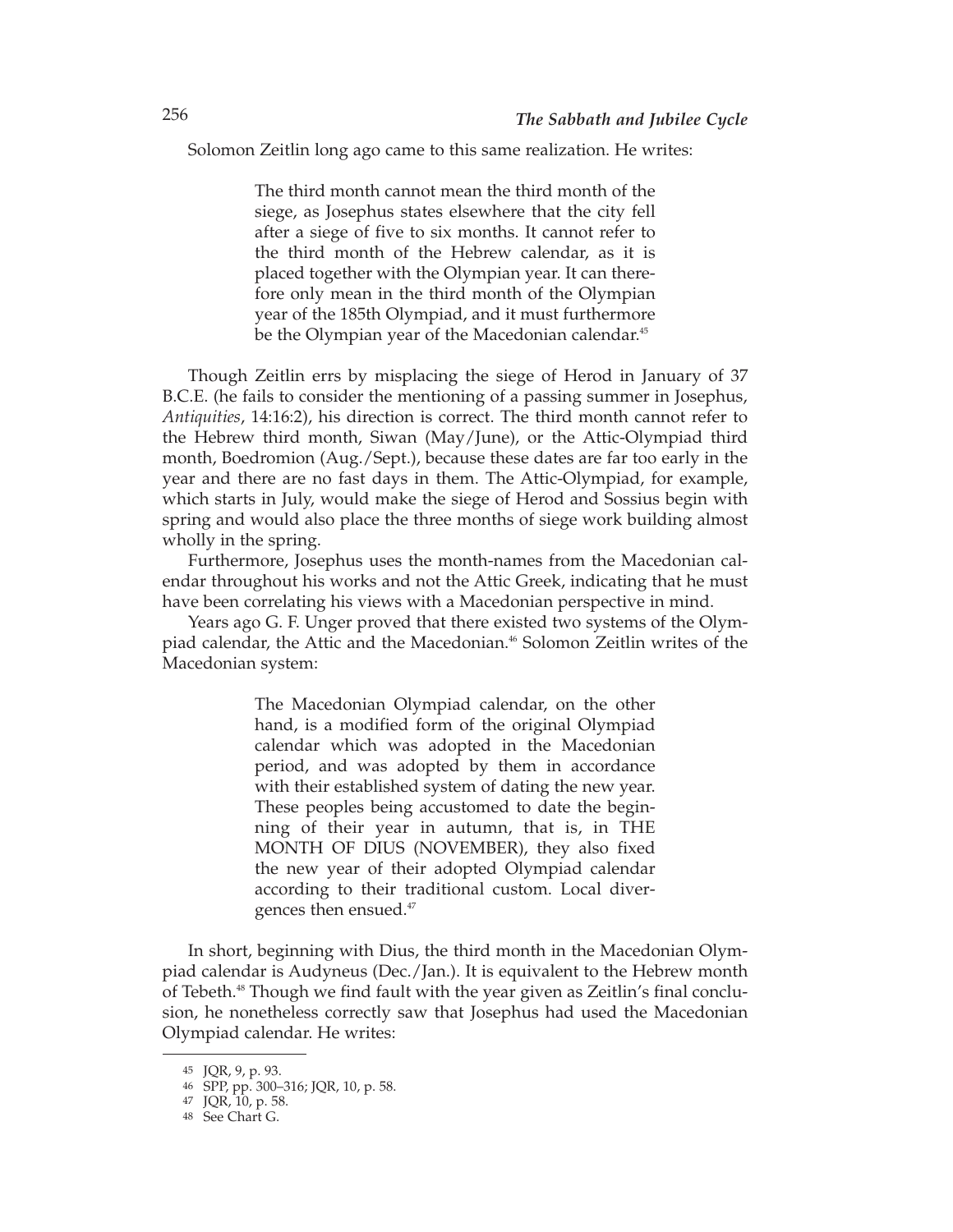The third month is thus the month of Audyneus, which corresponds to December and January, i.e. the Hebrew month Tebet.<sup>49</sup>

That Josephus used a November Olympiad reckoning is further verified by his dating of the battle of Actium, which took place on Sept. 2, 31 B.C.E.<sup>50</sup> Josephus places this event within the 187th Olympiad.<sup>51</sup> Attic reckoning for the 187th Olympiad would place this event between July of 32 and July of 31 B.C.E., which is impossible. The Macedonian Olympiad, on the other hand, places the event between Nov. of 32 and Nov. of 31 B.C. E. and agrees with the known evidence.

# **Conclusion**

Based upon the evidence, we must conclude that the conquest of Jerusalem by both Pompey and Herod the Great took place on the tenth day of the Hebrew month of Tebeth (or Tebet), a national fast day for the Jews of that period. The chronology of the siege can be reconstructed as follows:

• On or about Be-Adar 1 (March 4), 37 B.C.E.<sup>52</sup> Herod arrived outside the walls of Jerusalem after his winter campaign against Galilee, his conquest of Jericho, and his victory over Pappus at the battle of Isana. Assigning different tasks to his troops, Herod left Jerusalem to go to Samaria to celebrate his marriage with Mariamme.

• From about Be-Adar 1 (March 4), until about the eighteenth of Tammuz (July 17): Herod allows an interlude in the war while he waits for the arrival of the Roman army, which is busy at the time settling affairs in Syria. He uses this interlude to marry Mariamme and to collect an even larger military force.

• About the eighteenth of Tammuz (July 17), the first full month of summer: Herod returns from Samaria and the Roman troops under Sossius arrive to assist in the siege. The five and six month periods of the siege mentioned by Josephus now begin.

• From about the eighteenth of Tammuz (July 17) until the seventh of Marheshuan (Nov. 1): Herod's Jewish army and the Roman Legions under Sossius raise three lines of siege works in the "summer."

• From about the eighth of Marheshuan (Nov. 2), Sunday, until about the eighteenth of Khisleu (Dec. 11), Thursday: In 40 days Herod and Sossius attack and then take the first wall. The eighteenth of Khisleu also ends the five month siege spoken of in Josephus, *Wars*, 1:18:2.

We begin this 40 day period with the first day of the week, the most probable time to begin a siege by Jewish soldiers after a period of preparation. It

<sup>49</sup> JQR, 9, pp. 93f.

<sup>50</sup> Dio, 51:1.

<sup>51</sup> Jos., Antiq., 15:5:1. Also see our discussion above in Chap. XII, p.176.

<sup>52</sup> The year 38/37 B.C.E., Nisan reckoning, ended with an intercalary month (Be-Adar); see Chart G.